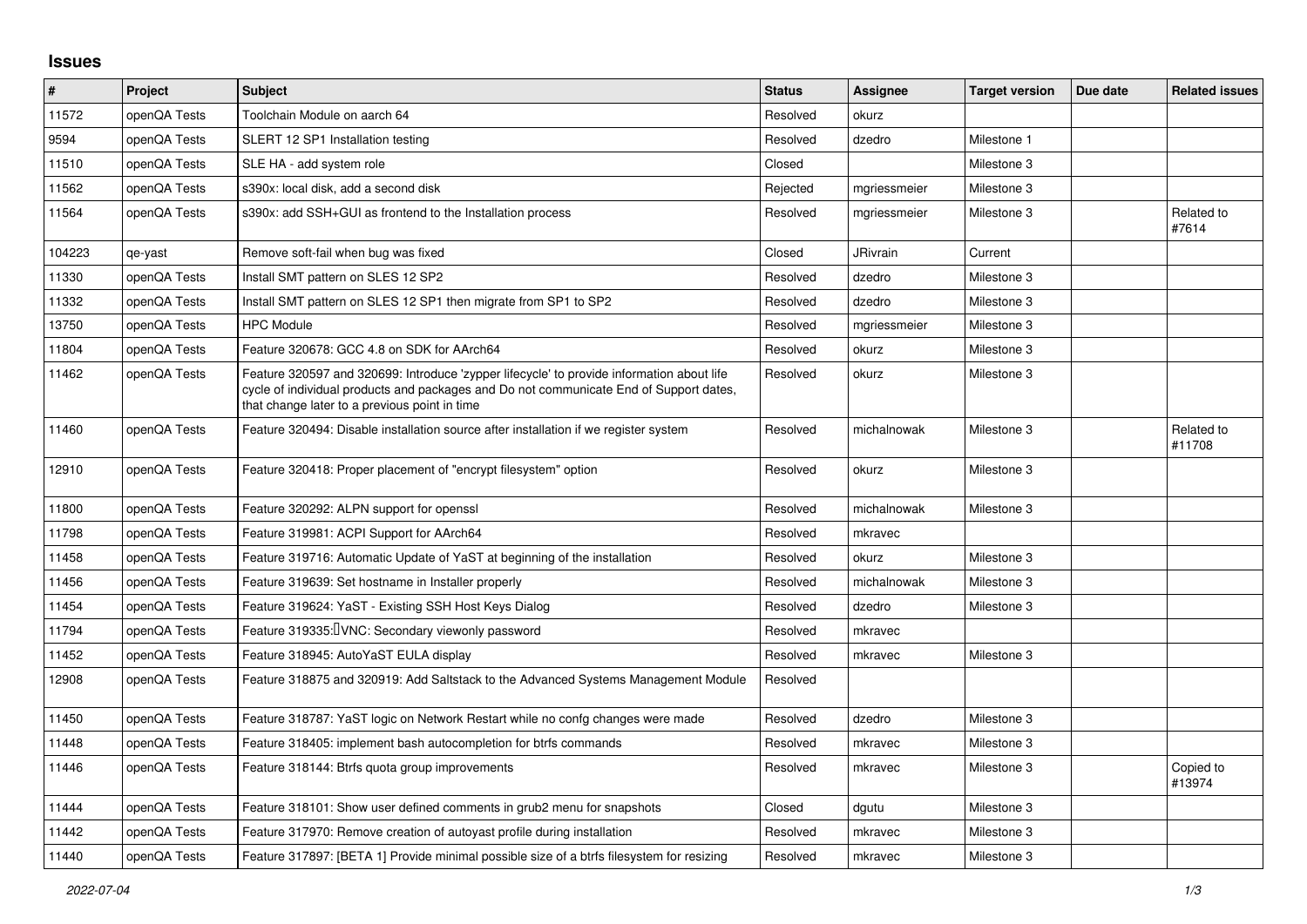| $\pmb{\#}$ | <b>Project</b> | <b>Subject</b>                                                                                                                        | <b>Status</b> | <b>Assignee</b> | <b>Target version</b> | Due date   | <b>Related issues</b>                                                                           |
|------------|----------------|---------------------------------------------------------------------------------------------------------------------------------------|---------------|-----------------|-----------------------|------------|-------------------------------------------------------------------------------------------------|
| 11436      | openQA Tests   | Feature 317701: Additional bootloader testing: Do not use perl-bootloader in<br>yast2-bootloader                                      | Resolved      | okurz           | Milestone 3           |            |                                                                                                 |
| 11792      | openQA Tests   | Feature 313516: implement image based snapshotting for btrfs analog to zfs send/receive                                               | Resolved      | mkravec         |                       |            |                                                                                                 |
| 11432      | openQA Tests   | Feature 312751: snapper: cleanup rules based on free space and/or fill-level                                                          | Resolved      | dgutu           | Milestone 3           |            | Related to<br>#15036                                                                            |
| 11708      | openQA Tests   | Add-on installation: review zypper Ir testcase                                                                                        | Resolved      | michalnowak     | Milestone 3           |            | Related to<br>#11460                                                                            |
| 15306      | openQA Tests   | [sles][functional]Feature 322050: Release lifecycle data for Toolchain Module                                                         | Resolved      | riafarov        | Milestone 9           |            |                                                                                                 |
| 17042      | openQA Tests   | [sles][functional][modules] Modules installation                                                                                      | Resolved      | dgutu           | Milestone 8           |            |                                                                                                 |
| 10832      | openQA Tests   | [sle][sled]Dual-boot installation testing for SLED12 (SP2)                                                                            | Resolved      | GraceWang       |                       |            |                                                                                                 |
| 47195      | openQA Tests   | [sle][migration][functional][u][epic] check orphaned packages check.pm for SLE installation<br>tests                                  | Resolved      | mgriessmeier    | Milestone 28          |            |                                                                                                 |
| 80726      | openQA Tests   | [SLE][Migration] data migration from openIdap2 -> 389-ds                                                                              | <b>New</b>    | coolgw          |                       |            |                                                                                                 |
| 34411      | openQA Tests   | [sle][migration] Bsc#1086818 Migration: new modules not correctly added                                                               | Resolved      | leli            |                       |            | Related to<br>#34069                                                                            |
| 25812      | openQA Tests   | [sle][functional]offline installation with ALL-Modules DVD                                                                            | Rejected      |                 | Milestone 11          |            | Is duplicate of<br>#25452                                                                       |
| 17208      | openQA Tests   | [sle][functional][yast][y][mandatory][medium][epic] LVM Thin Provisioning                                                             | Resolved      | mloviska        | Milestone 21+         | 2018-09-25 |                                                                                                 |
| 14774      | openQA Tests   | [sle][functional][yast][y] Disconnected installation: grab release notes while a system is not<br>plugged into network takes too long | Resolved      | riafarov        | Milestone 25          |            | Related to<br>#29042,<br>Related to<br>#37814,<br>Related to<br>#44012.<br>Blocked by<br>#43856 |
| 47192      | openQA Tests   | [sle][functional][y][epic] some openQA tests in staging take more than 50 minutes                                                     | Resolved      | riafarov        | Milestone 25          | 2019-06-04 | Related to<br>#46682,<br>Blocked by<br>#47102,<br>Blocked by<br>#48035                          |
| 15108      | openQA Tests   | [sle][functional][u][epic] Modules (Installation + migration)                                                                         | Resolved      | maritawerner    | Milestone 26          | 2019-06-04 |                                                                                                 |
| 25850      | openQA Tests   | [sle][functional][sle15][epic] new system roles                                                                                       | Resolved      |                 | Milestone 12          | 2017-12-06 |                                                                                                 |
| 11434      | openQA Tests   | [sle][functional][fate#314829][fate:validation][medium] Support for UEFI boot partition on sw<br>raid (raid 1)                        | Resolved      | SLindoMansilla  | Milestone 14          | 2018-02-27 |                                                                                                 |
| 34924      | openQA Tests   | [PjM][epic][tools] Share openQA Hardware between SUSE and openSUSE                                                                    | Rejected      |                 |                       |            |                                                                                                 |
| 15110      | openQA Tests   | [Online migration] SLES and SLED: SP2->SP3                                                                                            | Resolved      | mitiao          |                       |            | Related to<br>#14718                                                                            |